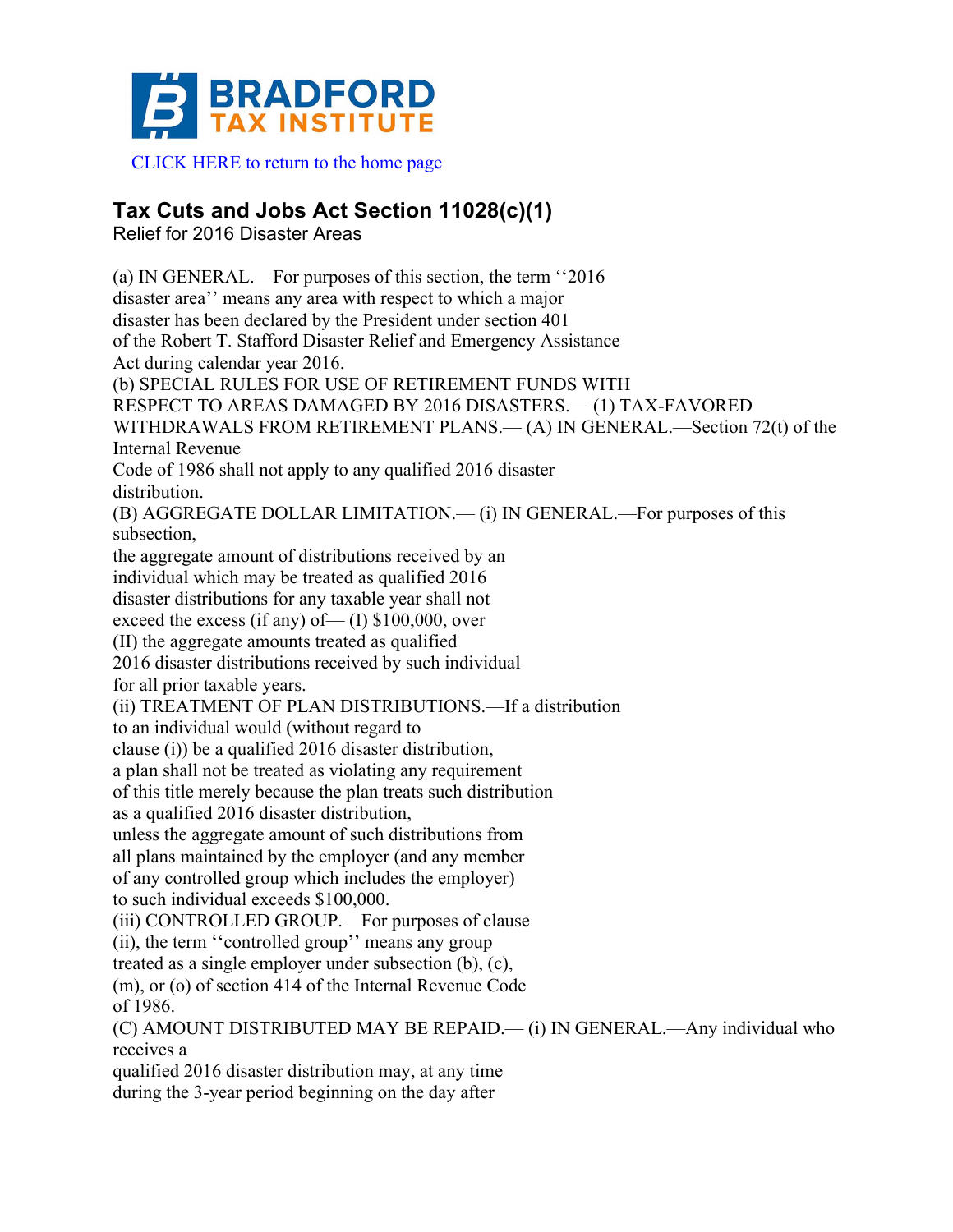the date on which such distribution was received, make one or more contributions in an aggregate amount not to exceed the amount of such distribution to an eligible retirement plan of which such individual is a beneficiary and to which a rollover contribution of such distribution could be made under section 402(c), 403(a)(4), 403(b)(8), 408(d)(3), or 457(e)(16) of the Internal Revenue Code of 1986, as the case may be. (ii) TREATMENT OF REPAYMENTS OF DISTRIBUTIONS FROM ELIGIBLE RETIREMENT PLANS OTHER THAN IRAS.— For purposes of the Internal Revenue Code of 1986, if a contribution is made pursuant to clause (i) with respect to a qualified 2016 disaster distribution from an eligible retirement plan other than an individual retirement plan, then the taxpayer shall, to the extent of the amount of the contribution, be treated as having received the qualified 2016 disaster distribution in an eligible rollover distribution (as defined in section 402(c)(4) of the Internal Revenue Code of 1986) and as having transferred the amount to the eligible retirement plan in a direct trustee to trustee transfer within 60 days of the distribution. (iii) TREATMENT OF REPAYMENTS FOR DISTRIBUTIONS FROM IRAS.—For purposes of the Internal Revenue Code of 1986, if a contribution is made pursuant to clause (i) with respect to a qualified 2016 disaster distribution from an individual retirement plan (as defined by section 7701(a)(37) of the Internal Revenue Code of 1986), then, to the extent of the amount of the contribution, the qualified 2016 disaster distribution shall be treated as a distribution described in section  $408(d)(3)$  of such Code and as having been transferred to the eligible retirement plan in a direct trustee to trustee transfer within 60 days of the distribution. (D) DEFINITIONS.—For purposes of this paragraph—

(i) QUALIFIED 2016 DISASTER DISTRIBUTION.—Except as provided in subparagraph (B), the term ''qualified 2016 disaster distribution'' means any distribution from an eligible retirement plan made on or after January 1, 2016, and before January 1, 2018, to an individual whose principal place of abode at any time during calendar year 2016 was located in a disaster area described in subsection (a) and who has sustained an economic loss by reason of the events giving rise to the Presidential declaration described in subsection (a) which was applicable to such area. (ii) ELIGIBLE RETIREMENT PLAN.—The term ''eligible retirement plan'' shall have the meaning given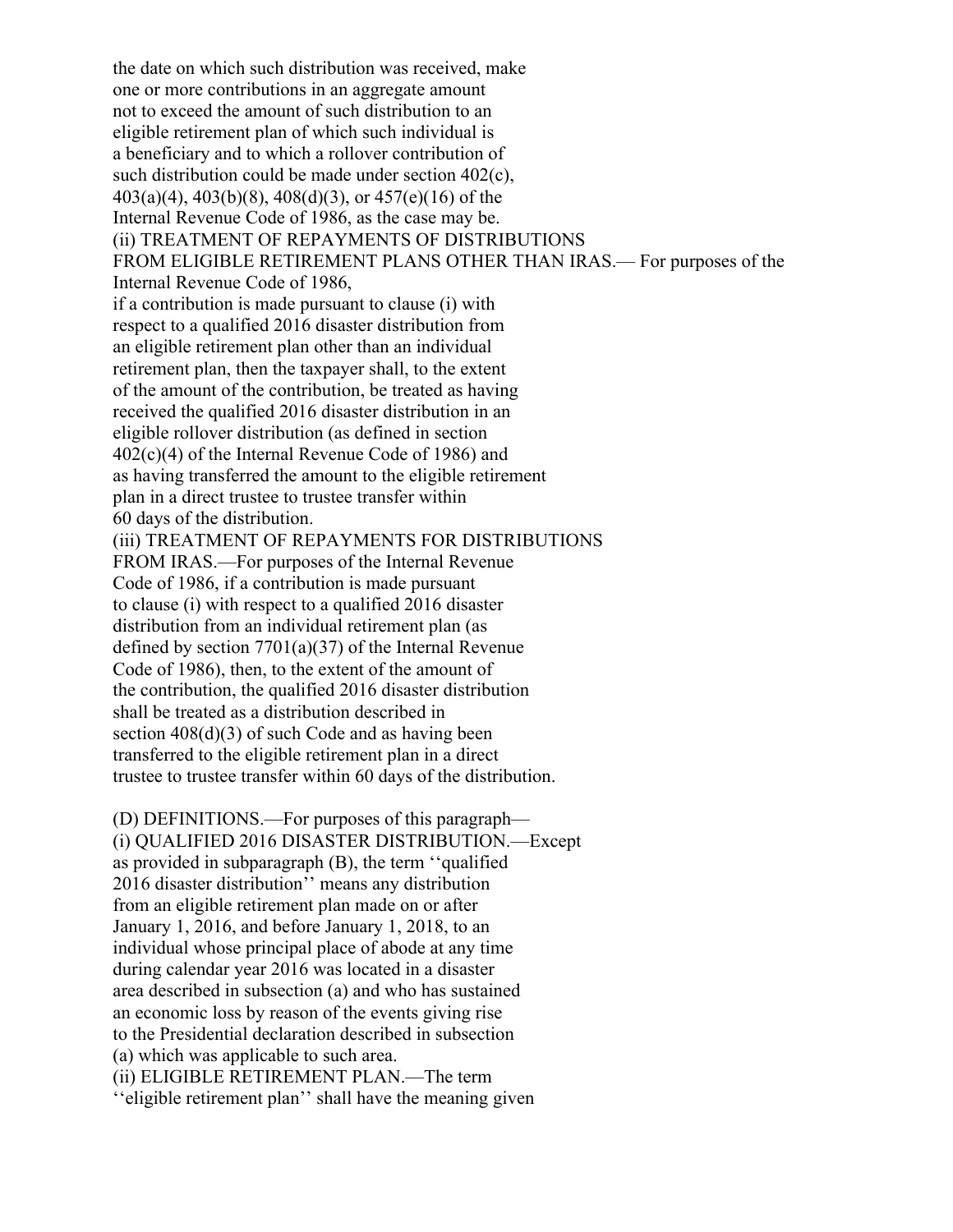such term by section  $402(c)(8)(B)$  of the Internal Revenue Code of 1986. (E) INCOME INCLUSION SPREAD OVER 3-YEAR PERIOD.— (i) IN GENERAL.—In the case of any qualified 2016 disaster distribution, unless the taxpayer elects not to have this subparagraph apply for any taxable year, any amount required to be included in gross income for such taxable year shall be so included ratably over the 3-taxable-year period beginning with such taxable year. (ii) SPECIAL RULE.—For purposes of clause (i), rules similar to the rules of subparagraph (E) of section 408A(d)(3) of the Internal Revenue Code of 1986 shall apply. (F) SPECIAL RULES.— (i) EXEMPTION OF DISTRIBUTIONS FROM TRUSTEE TO TRUSTEE TRANSFER AND WITHHOLDING RULES.—For purposes of sections  $401(a)(31)$ ,  $402(f)$ , and  $3405$  of the Internal Revenue Code of 1986, qualified 2016 disaster distribution shall not be treated as eligible rollover distributions. (ii) QUALIFIED 2016 DISASTER DISTRIBUTIONS TREATED AS MEETING PLAN DISTRIBUTION REQUIRE- MENTS.—For purposes of the Internal Revenue Codeof 1986, a qualified 2016 disaster distribution shall be treated as meeting the requirements of sections  $401(k)(2)(B)(i)$ ,  $403(b)(7)(A)(ii)$ ,  $403(b)(11)$ , and 457(d)(1)(A) of the Internal Revenue Code of 1986. (2) PROVISIONS RELATING TO PLAN AMENDMENTS.— (A) IN GENERAL.—If this paragraph applies to any amendment to any plan or annuity contract, such plan or contract shall be treated as being operated in accordance with the terms of the plan during the period described in subparagraph  $(B)(ii)(I)$ . (B) AMENDMENTS TO WHICH SUBSECTION APPLIES.— (i) IN GENERAL.—This paragraph shall apply to any amendment to any plan or annuity contract which is made— (I) pursuant to any provision of this section, or pursuant to any regulation under any provision of this section, and (II) on or before the last day of the first plan year beginning on or after January 1, 2018, or such later date as the Secretary prescribes. In the case of a governmental plan (as defined in section 414(d) of the Internal Revenue Code of 1986), subclause (II) shall be applied by substituting the date which is 2 years after the date otherwise applied under subclause (II). (ii) CONDITIONS.—This paragraph shall not apply

to any amendment to a plan or contract unless such